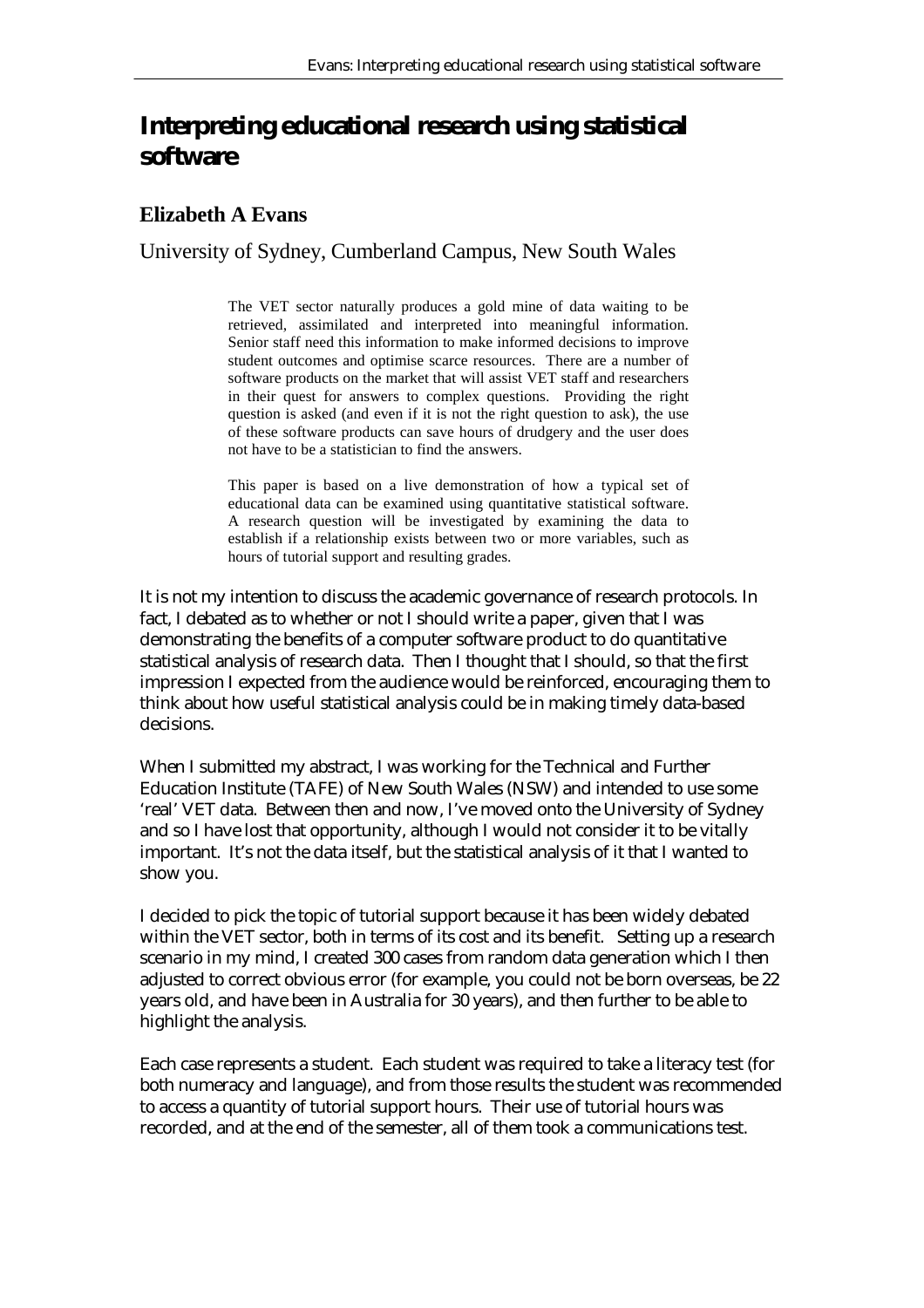There were 11 variables identified: Gender; Age; Country of origin – collated into 5 global regions; Native language – first language; Years in Australia; Prior Education - < Grade 10, Grade 10, HSC, Tertiary; Faculty enrolled – six different faculties; Initial literacy test mark, Tutorial hours required, Tutorial hours used; and Final communications exam mark.

The quantitative statistical analysis software I used was SPSS Version 10. There are other similar products on the market, and it is worthwhile comparing them. I learned this software through compulsory research courses in graduate school, and considered it a valuable tool for management to use in a practical way to explore and measure their environment, and their interaction with it.

Research is all about getting to know your data. SPSS allows you to look at your data from all sorts of angles, and this is known as 'descriptive' statistics.

As a layperson, I would like to know how many students are female or male, and I would like to know how many students are in each faculty. I can find this out by using Frequencies from the Analyse – Descriptive Statistics menu.

|       |        | Frequency | Percent | Valid Percent | Cumulative<br>Percent |
|-------|--------|-----------|---------|---------------|-----------------------|
| Valid | Female | 131       | 43.7    | 43.7          | 43.7                  |
|       | Male   | 169       | 56.3    | 56.3          | 100.0                 |
|       | Total  | 300       | 100.0   | 100.0         |                       |

|       |                                |           |         |                      | Cumulative |
|-------|--------------------------------|-----------|---------|----------------------|------------|
|       |                                | Frequency | Percent | <b>Valid Percent</b> | Percent    |
| Valid | <b>General Education</b>       | 77        | 25.7    | 25.7                 | 25.7       |
|       | <b>Business</b>                | 63        | 21.0    | 21.0                 | 46.7       |
|       | Tourism & Hospitality          | 55        | 18.3    | 18.3                 | 65.0       |
|       | <b>ITAM</b>                    | 40        | 13.3    | 13.3                 | 78.3       |
|       | Engineering &<br>Manufacturing | 37        | 12.3    | 12.3                 | 90.7       |
|       | Rural & Mining                 | 28        | 9.3     | 9.3                  | 100.0      |
|       | Total                          | 300       | 100.0   | 100.0                |            |

#### **FACULTY**

This gives me some valuable information. It confirms that I have 300 cases and no 'missing' cases, and it gives me the percentage contribution of each category of the variable.

What I'm really after is some sense of the literacy test marks, and there could be many things that could impact upon the marks achieved, such as prior education, country of origin, what a student's first language is, and how long that student has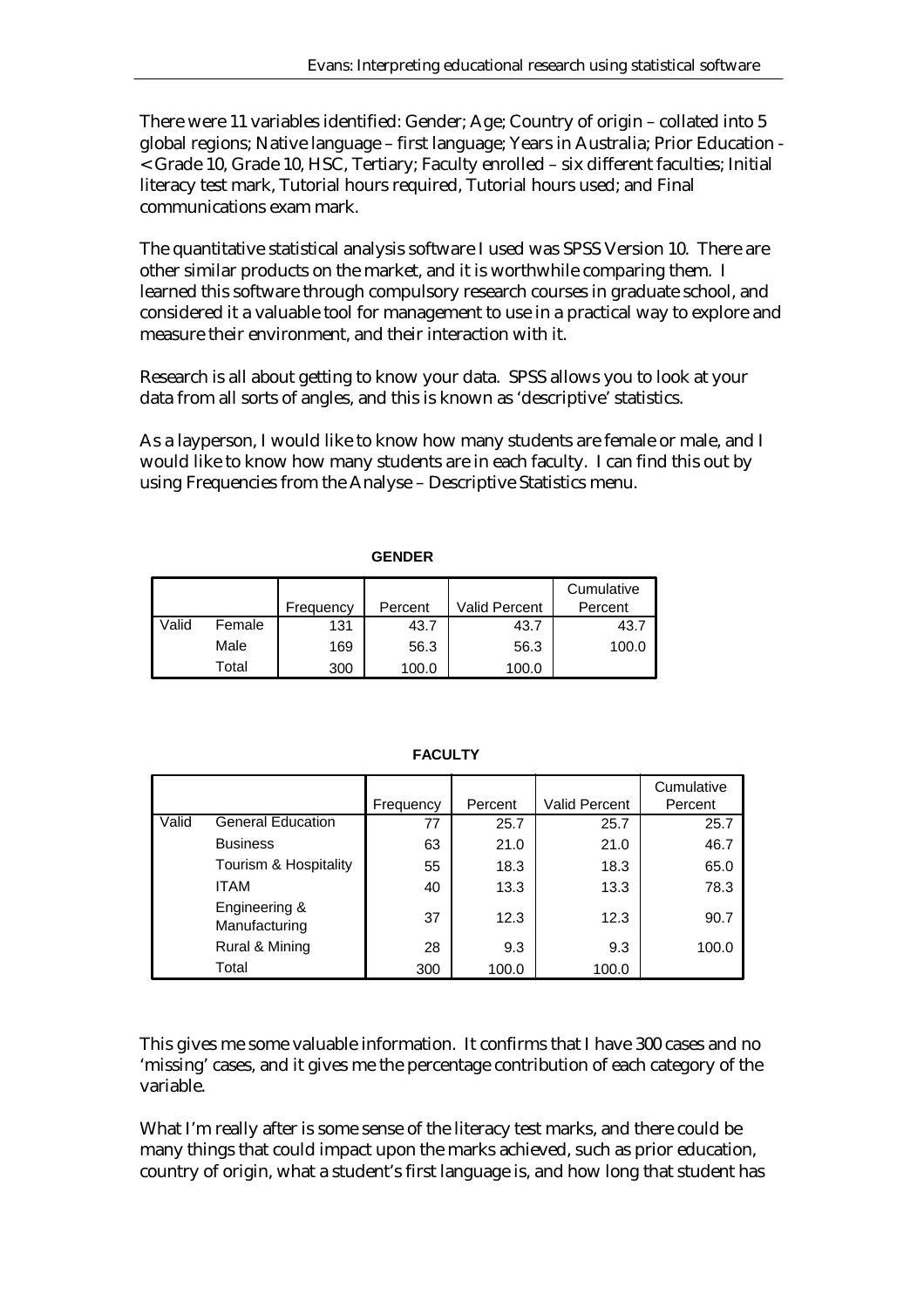been in Australia. But first I would like to see if the literacy marks are different from one faculty to another.

By running 'Explore', I will get a table that shows me the shape of the distribution of the marks in each of the faculties. Shape is defined by a number of statistics. What is the average literacy mark in General Education or in Engineering and Manufacturing? How far do the marks range? Are the marks 'concentrated' around the average or are they 'spread out'? SPSS provides very comprehensive descriptive statistics under Explore, but what is even more 'enlightening' to the layperson is the graphical representations.

Below is a histogram, or frequency chart of the literacy test marks for the faculty of Tourism and Hospitality. I could have asked for a 'normal curve' to be included, which would enhance the imagery of the spread of the data. You can see that the majority of the marks fell +/- 20 marks out of a possible 50 marks. SPSS provides some useful information such as the average mark (26.9), the standard deviation  $(26.9 + \ell - 9.13)$  and the number of cases (students) who took the literacy test and are enrolled in this faculty.



SPSS wraps up its 'Explore' analysis by giving you what is called a boxplot.

This gives you a helicopter view of the literacy marks across all faculties. The box itself represents the interquartile range of the data (middle 50%), while the 'whiskers' are the last data values within 1.5 lengths of the box. The heavy line within the box is the median, and the little circles that lie outside the whiskers are 'outliers', while the appearance of asterisks would be 'extremes'. This is valuable to know, because it means the data value is 'unusual', and you may want to check that the data entered was correct and not a mistake.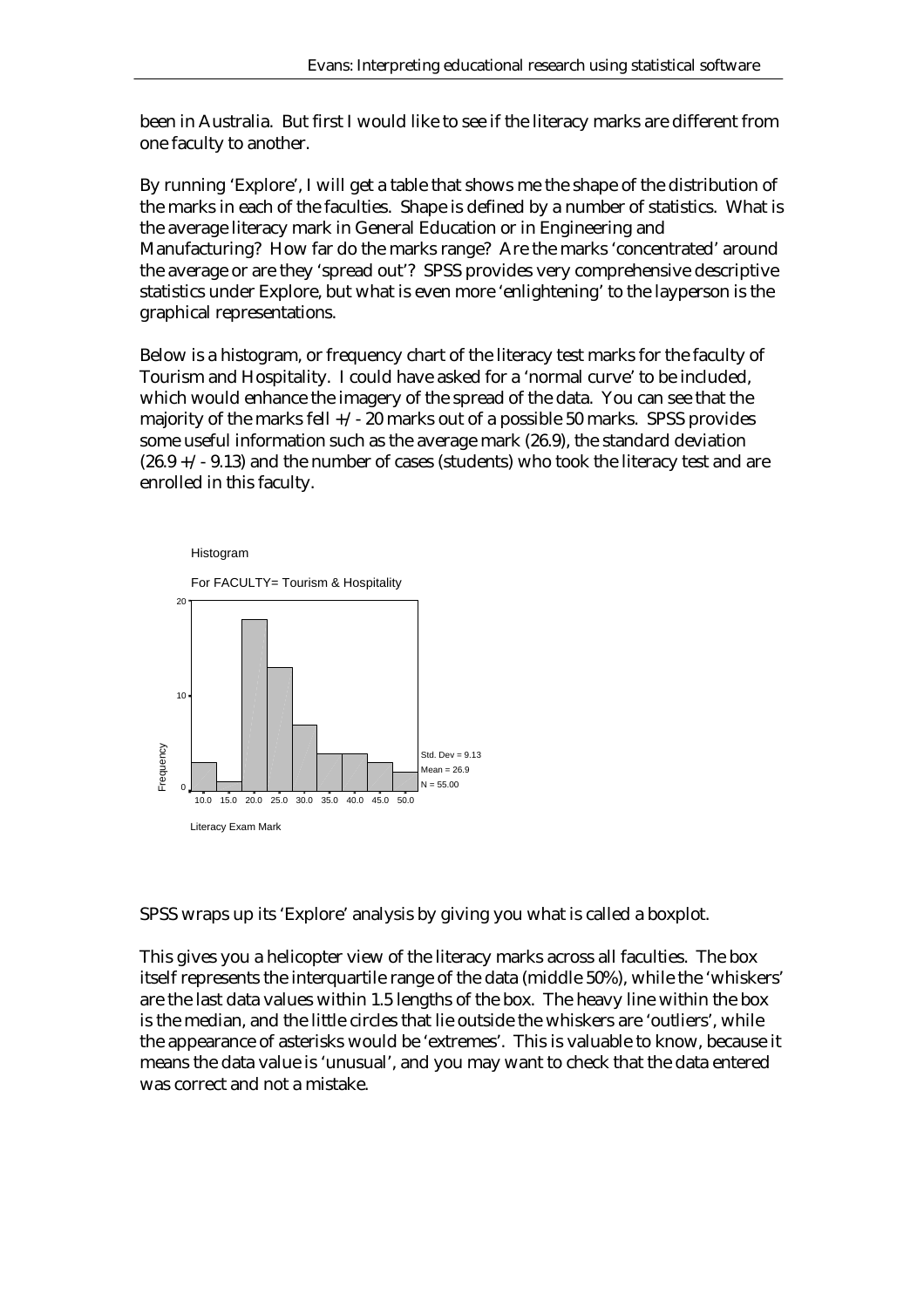

We may also want to explore if there is a difference between females and males. Using the literacy test mark as our focus, we can run an Independent samples t-test to obtain a probability statement about the difference in means between females and males. The following table is produced:

#### **Independent samples test**

|                 |                     | Levene's Test for |      | t-test for  |              |                            |
|-----------------|---------------------|-------------------|------|-------------|--------------|----------------------------|
|                 |                     | Equality of       |      | Equality of |              |                            |
|                 |                     | Variances         |      | Means       |              |                            |
|                 |                     |                   | Sig. |             |              | $df\text{Sig.}$ (2-tailed) |
|                 |                     |                   |      |             |              |                            |
| <b>LITERACY</b> | Equal variances     | .094              | .759 | .594        | 298          | .553                       |
| Literacy Exam   | assumed             |                   |      |             |              |                            |
| Mark            |                     |                   |      |             |              |                            |
|                 | Equal variances not |                   |      |             | .597 284.409 | .551                       |
|                 | assumed             |                   |      |             |              |                            |

There are 131 females and 169 males, so the groups are not homogeneous (as is often the case). The t-test assumes homogeneity, so SPSS gives you two sets of t-test results. For the means to be significantly different between females and males, the Levene's Test would have to be less than .05 – but this is not the case. The significance of the t-test is much greater than .05, so there is no significant difference between the literacy test scores for males and females.

Do the mean literacy scores between faculties differ? Sometimes it is obvious from the boxplot. In this case, what we can tell here is that ITAM (Information Technology Arts & Media) has a higher range of marks than all other faculties and that its median literacy test mark looks to be significantly higher than the rest. We can ask SPSS to Compare Means, and SPSS gives you a few options, from comparing the actual means into a simple table, to conducting various t-Tests (for two populations), and performing a one way ANOVA (ANalysis Of VAriance for two or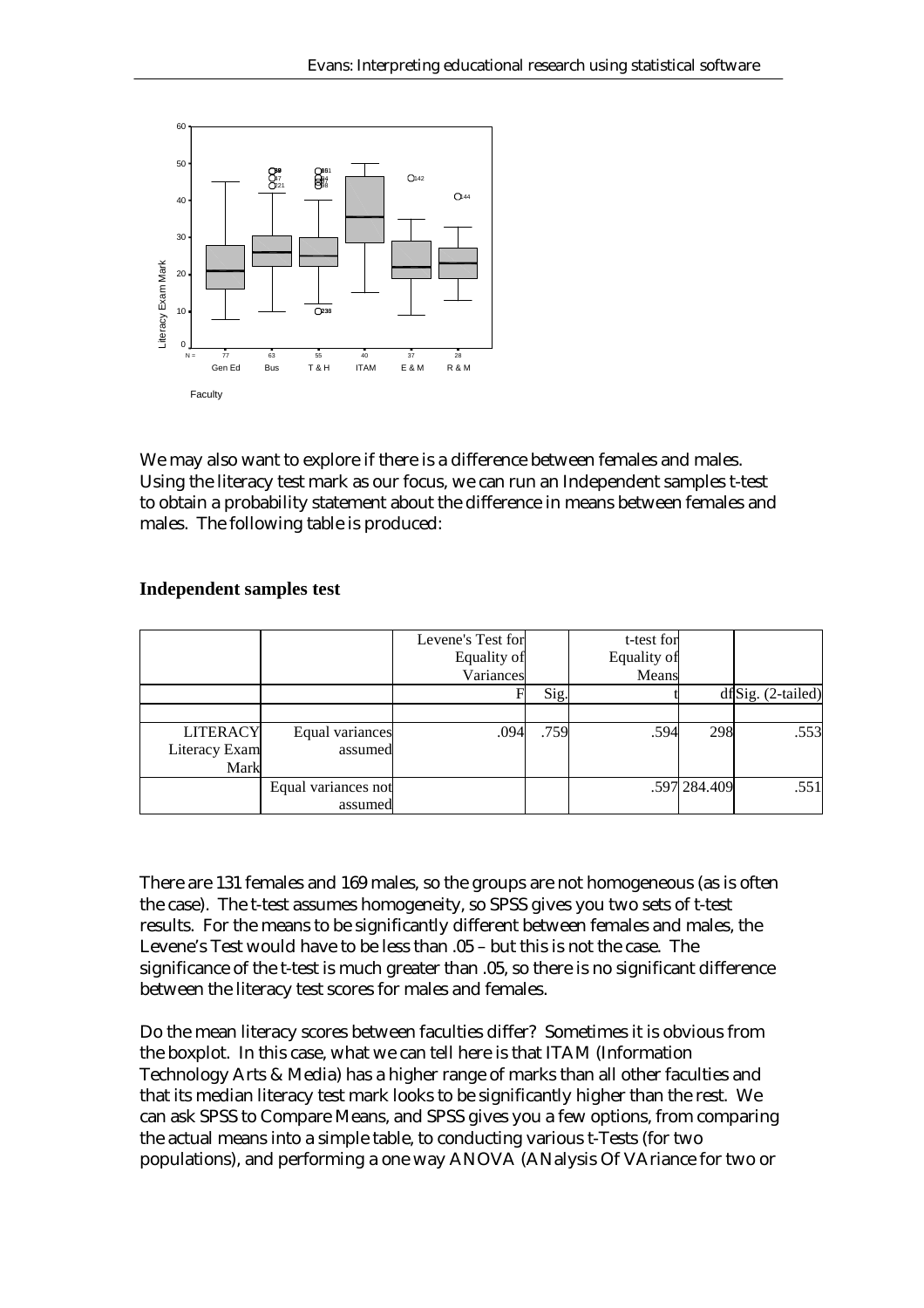more populations). A one way ANOVA shows you how significantly the mean of a given faculty differs to means of the other faculties.

#### **ANOVA**

LITERACY

| <u>LILLIVAV I</u>     |           |     |             |        |      |
|-----------------------|-----------|-----|-------------|--------|------|
|                       | Sum of    |     |             |        |      |
|                       | Squares   | df  | Mean Square |        | Sig. |
| <b>Between Groups</b> | 6176.682  | 5   | 1235.336    | 16.142 | .000 |
| <b>Within Groups</b>  | 22499.088 | 294 | 76.528      |        |      |
| Total                 | 28675.770 | 299 |             |        |      |

This is the first table produced. We are interested in the mean differences within the groups, not just between them. In this paper, I have assumed, as is commonly the practice in social research, that the level of significance is .05; anything below is significant, and anything above is not. The 'Sig' here is .000, and that means there is virtually no probability of us achieving sample means that are different by chance alone. Therefore, the means between the faculties are different, but which ones?

| (I) FACULTY              | (J) FACULTY                        | Mean difference (I-J) | Std. error Sig. |       |
|--------------------------|------------------------------------|-----------------------|-----------------|-------|
| <b>General Education</b> | <b>Business</b>                    | $-5.94*$              | 1.49            | .001  |
|                          | Tourism & Hospitality              | $-4.99*$              | 1.54            | .021  |
|                          | <b>ITAM</b>                        | $-14.30*$             | 1.71            | .000  |
|                          | Engineering & Manufacturing-1.13   |                       | 1.75            | 1.000 |
|                          | Rural & Mining                     | $-1.72$               | 1.93            | 1.000 |
| <b>Business</b>          | <b>General Education</b>           | $5.94*$               | 1.49            | .001  |
|                          | Tourism & Hospitality              | .95                   | 1.61            | 1.000 |
|                          | <b>ITAM</b>                        | $-8.37*$              | 1.77            | 000   |
|                          | Engineering & Manufacturing 4.80   |                       | 1.81            | .127  |
|                          | Rural & Mining                     | 4.21                  | 1.99            | .521  |
| <b>ITAM</b>              | <b>General Education</b>           | 14.30*                | 1.71            | .000  |
|                          | <b>Business</b>                    | $8.37*$               | 1.77            | .000  |
|                          | Tourism & Hospitality              | $9.32*$               | 1.82            | .000  |
|                          | Engineering & Manufacturing 13.17* |                       | 2.00            | .000  |
|                          | Rural & Mining                     | 12.58*                | 2.16            | .000  |

\* The mean difference is significant at the .05 level.

This table shows statistically how significantly different each of the faculty means on the left-hand column is to each of its counterparts. I've culled the faculties of Tourism & Hospitality, Engineering and Manufacturing and Rural & Mining from the imported table to keep it brief, but note that, as an example, the Faculty of Business' mean literacy score is significantly different from General Education and ITAM, but not from T&H, E&M and R&M. As expected, ITAM's mean literacy score is significantly different from all of its counterparts. Again, this is useful information, and sometimes the eyes on the boxplot can be deceived!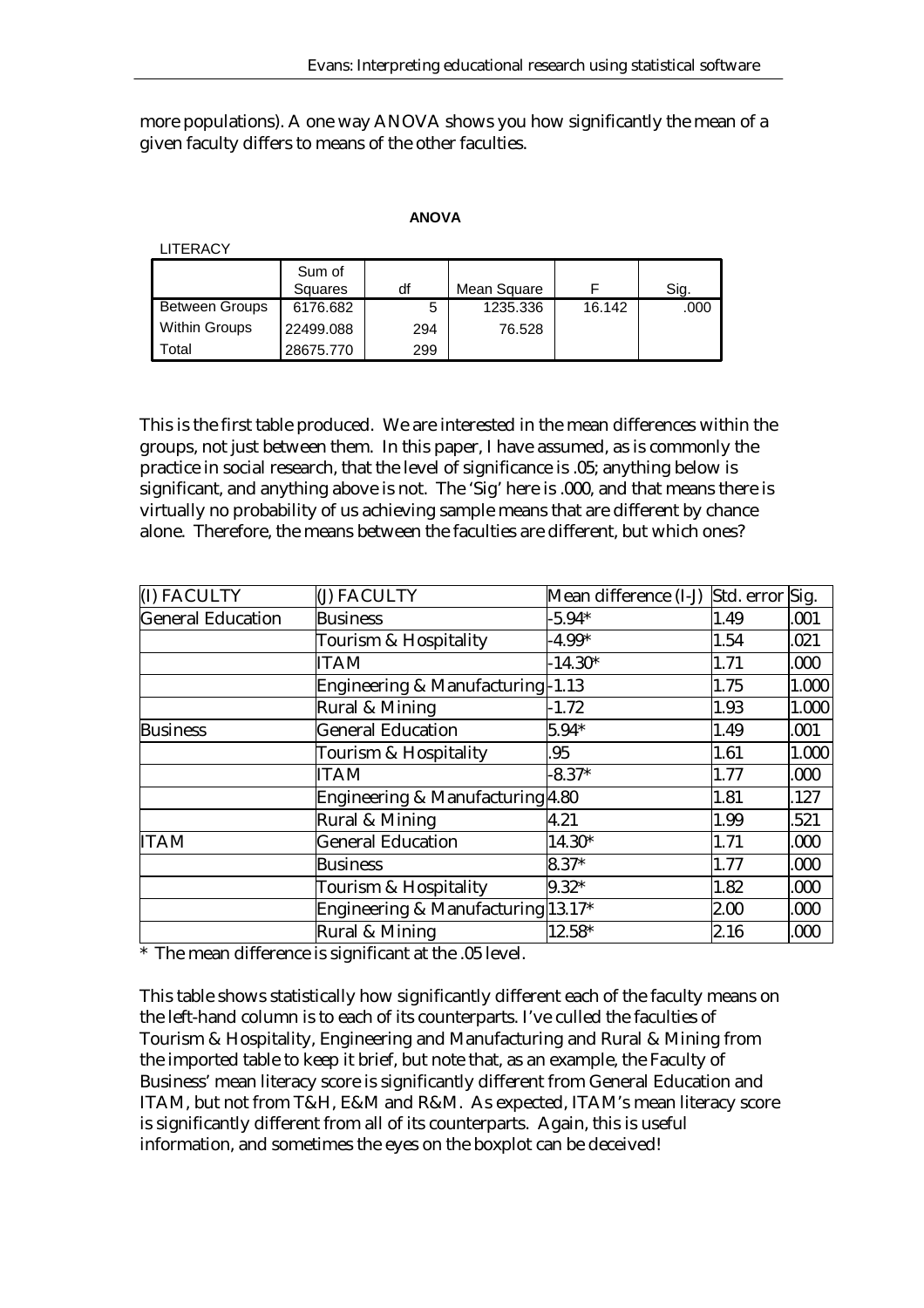When we move beyond one-way or one-factor ANOVA, the distinction between main effects and interactions become relevant. A main effect is an effect (or group difference) due to a single factor (independent variable). For example, we want to study the prior education difference across country of origin and by gender. The effect of country of origin alone, and the effect of gender alone, would each be considered a main effect. In other words, we want to test that the country of origin differences are identical for each gender group. Since we are studying two factors, there can only be one interaction. Sound clear as mud? Let us look at the graph.

Visually the overall means for men and women are not the same (women are higher). What is important is that the gender differences vary dramatically over the countries of origin: in Australia, it's about the same, but in the Pacific Rim, women have a higher education than men, while in Asia they have a lower level of education, and this is lower still in Europe. From the table below, there are no main effects and a strong interaction, but the 'model' accounts for only  $2\%$  ( $R^2 = .019$ ) of the variance in education. There must be other factors that cause the mean differences.

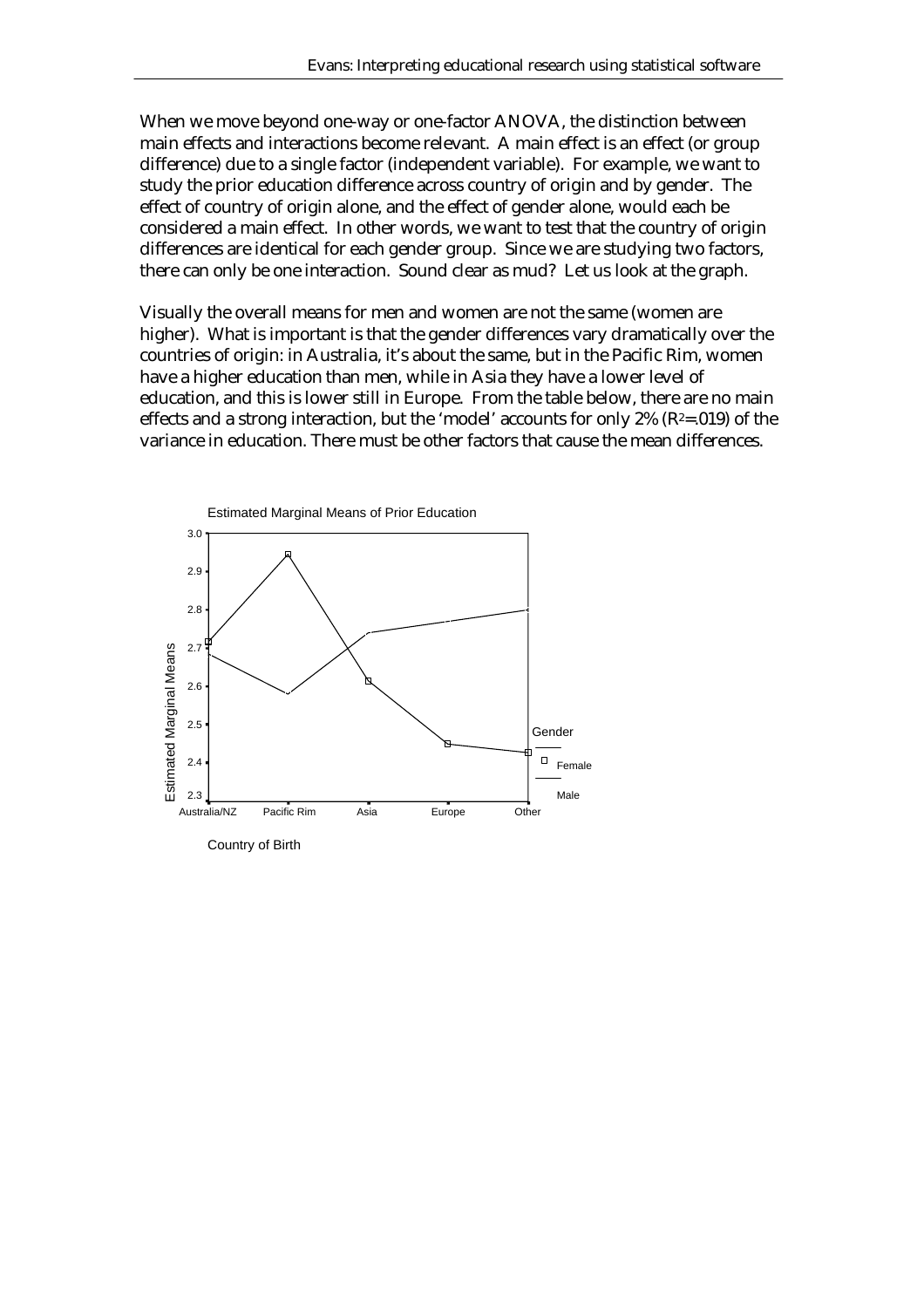| <b>POPONSON, VANAPIO, I INCITED</b> I HOI EGGOGNON |                            |     |             |          |      |  |  |  |  |
|----------------------------------------------------|----------------------------|-----|-------------|----------|------|--|--|--|--|
| Source                                             | Type III Sum<br>of Squares | df  | Mean Square | F        | Sig. |  |  |  |  |
| <b>Corrected Model</b>                             | 4.635 <sup>a</sup>         | 9   | .515        | .382     | .943 |  |  |  |  |
| Intercept                                          | 1777.255                   |     | 1777.255    | 1316.983 | .000 |  |  |  |  |
| <b>ORIGIN</b>                                      | .736                       | 4   | .184        | .136     | .969 |  |  |  |  |
| <b>GENDER</b>                                      | .440                       |     | .440        | .326     | .569 |  |  |  |  |
| <b>ORIGIN * GENDER</b>                             | 3.934                      | 4   | .983        | .729     | .573 |  |  |  |  |
| Error                                              | 391.352                    | 290 | 1.349       |          |      |  |  |  |  |
| Total                                              | 2540.000                   | 300 |             |          |      |  |  |  |  |
| <b>Corrected Total</b>                             | 395.987                    | 299 |             |          |      |  |  |  |  |

#### **Tests of Between-Subjects Effects**

Dependent Variable: PRIORED Prior Education

a. R Squared =  $.012$  (Adjusted R Squared =  $-.019$ )

Correlation is about quantifying the strength of the relationship between variables. The Pearson product-moment correlation coefficient is a measure of the extent to which there is a linear or straight line relationship between two variables and the value will fall between –1 (perfectly negative correlation – as one moves up, the other moves down) to +1 (perfectly positive correlation – for every unit move in one, there is an identical move in the other). SPSS will calculate the Pearson Correlation on any number of variables you choose and produce a table like the one below. It is easy to interpret. As I mentioned at the beginning, I manipulated the randomly generated data to enhance the SPSS displays. In this case there is a significant correlation of each variable to all others selected, as indicated by the \*\*. Some of them are positive correlations, ie the higher the prior education the higher the literacy score, and some of them are negative; the higher the literacy score, the less tutorial hours required. 'Real' data usually is not so accommodating. In social or market research where straight-line relationships are found, significant correlation values are often between .3 and .6. But what if the relationship is non-linear? SPSS accommodates this with curve estimates.

|                 |                            | <b>PRIORED</b> | LITERACY | <b>TUTREQD</b> | <b>TUTUSED</b> | <b>COMMSC</b> |
|-----------------|----------------------------|----------------|----------|----------------|----------------|---------------|
| <b>PRIORED</b>  | <b>Pearson Correlation</b> | 1.000          | .552**   | $-0.602**$     | $-448**$       | .469*1        |
|                 | Sig. (2-tailed)            |                | .000     | .000           | .000           | .000          |
|                 | N                          | 300            | 300      | 300            | 300            | 300           |
| <b>LITERACY</b> | <b>Pearson Correlation</b> | .552**         | 1.000    | -.868**        | $-477**$       | .908*1        |
|                 | Sig. (2-tailed)            | .000           |          | .000           | .000           | .000          |
|                 | N                          | 300            | 300      | 300            | 300            | 300           |
| <b>TUTREQD</b>  | <b>Pearson Correlation</b> | $-0.602**$     | -.868**  | 1.000          | .559**         | -.778**       |
|                 | Sig. (2-tailed)            | .000           | .000     |                | .000           | .000          |
|                 | N                          | 300            | 300      | 300            | 300            | 300           |
| <b>TUTUSED</b>  | <b>Pearson Correlation</b> | $-.448**$      | -.477**  | .559**         | 1.000          | $-186$ **     |
|                 | Sig. (2-tailed)            | .000           | .000     | .000           |                | .001          |
|                 | N                          | 300            | 300      | 300            | 300            | 300           |
| <b>COMMSC</b>   | <b>Pearson Correlation</b> | $.469**$       | $.908**$ | $-.778**$      | $-186**$       | 1.000         |
|                 | Sig. (2-tailed)            | .000           | .000     | .000           | .001           |               |
|                 | N                          | 300            | 300      | 300            | 300            | 300           |

**Correlations**

\*\*. Correlation is significant at the 0.01 level (2-tailed).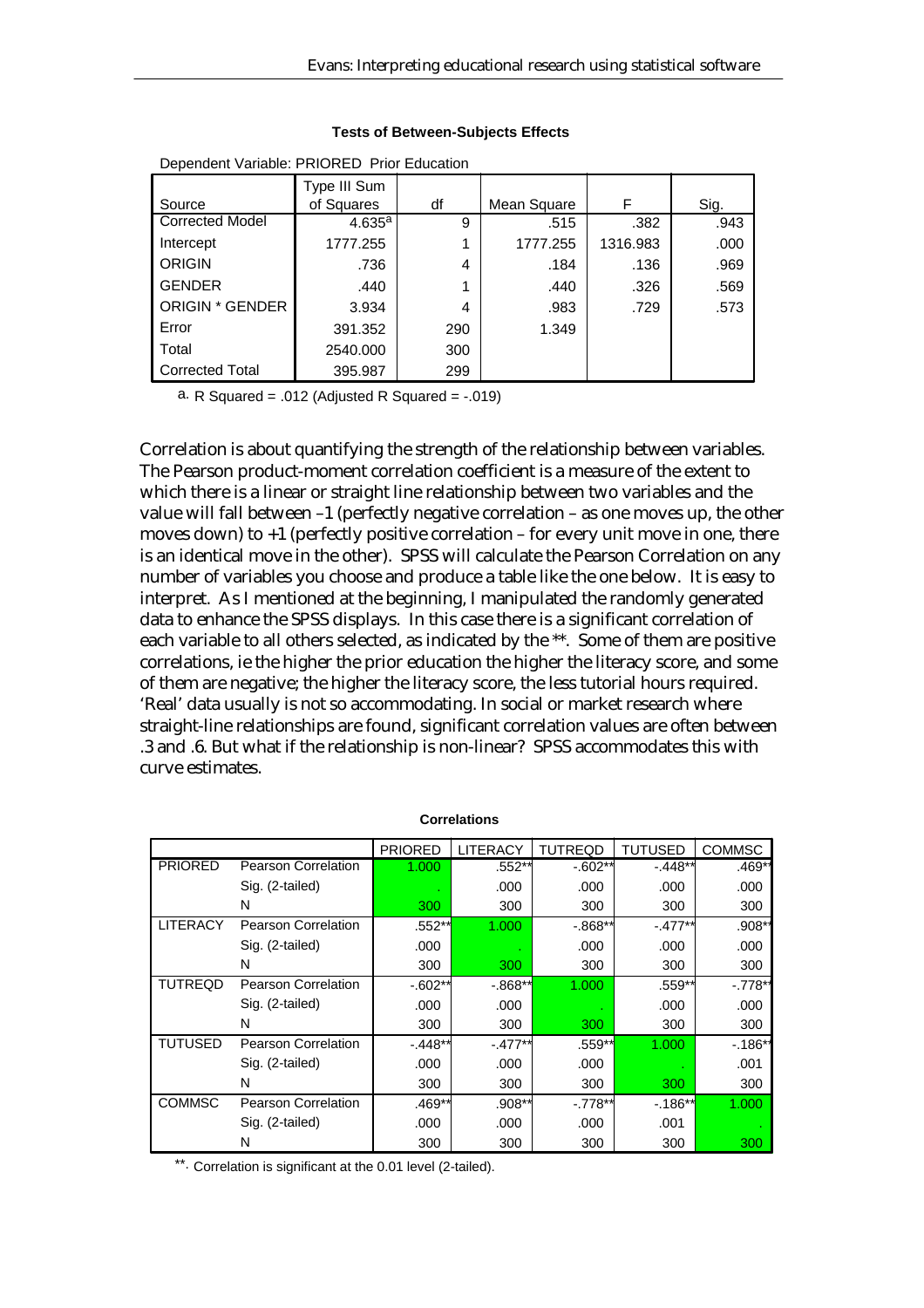Correlation analysis provides a neat single numeric summary of the relationship between two variables, but it would be more useful from a practical point of view to have some form of predictive equation. Regression analysis is a statistical method used to predict a variable from one or more predictor variables. The first thing we do is construct a scatterplot to get a vision of the relationship.

The scatterplot SPSS has prepared is called a Matrix Scatterplot, and what it shows is a scatterplot for each variable to all other variables. As you would expect, there is likely to be a positive linear relationship in some, a negative one in others, and little or no relationship in yet some others.

Visually, it would appear that there is a positive relationship between one's literacy mark and one's final communication mark; if you did well in the initial literacy test, it is likely that you did well in the final communication test. There appears to be a negative relationship between the literacy mark and the tutorial hours recommended. Again, this makes sense - if you scored well on the literacy test, the tutorial hours recommended would be low or nil.

There is also a negative relationship between Tutorial Hours Recommended and the Communication Mark (the logic of which follows from the literacy test). There appears to be little or no relationship between the literacy mark and the tutorial hours used, nor between the tutorial hours recommended and the tutorial hours used, nor between the tutorial hours used and the communication mark. It may be that the tutorial hours do not have much effect on the outcome!

| <b>Literacy Mark</b> |               | ьо                  |           |
|----------------------|---------------|---------------------|-----------|
|                      | Tut Hrs Rec'd | <b>THUT 8</b>       |           |
| ۰                    |               | <b>Tut Hrs Used</b> |           |
|                      |               | .<br>Pool           | Comm Mark |

### Matrix Scatterplot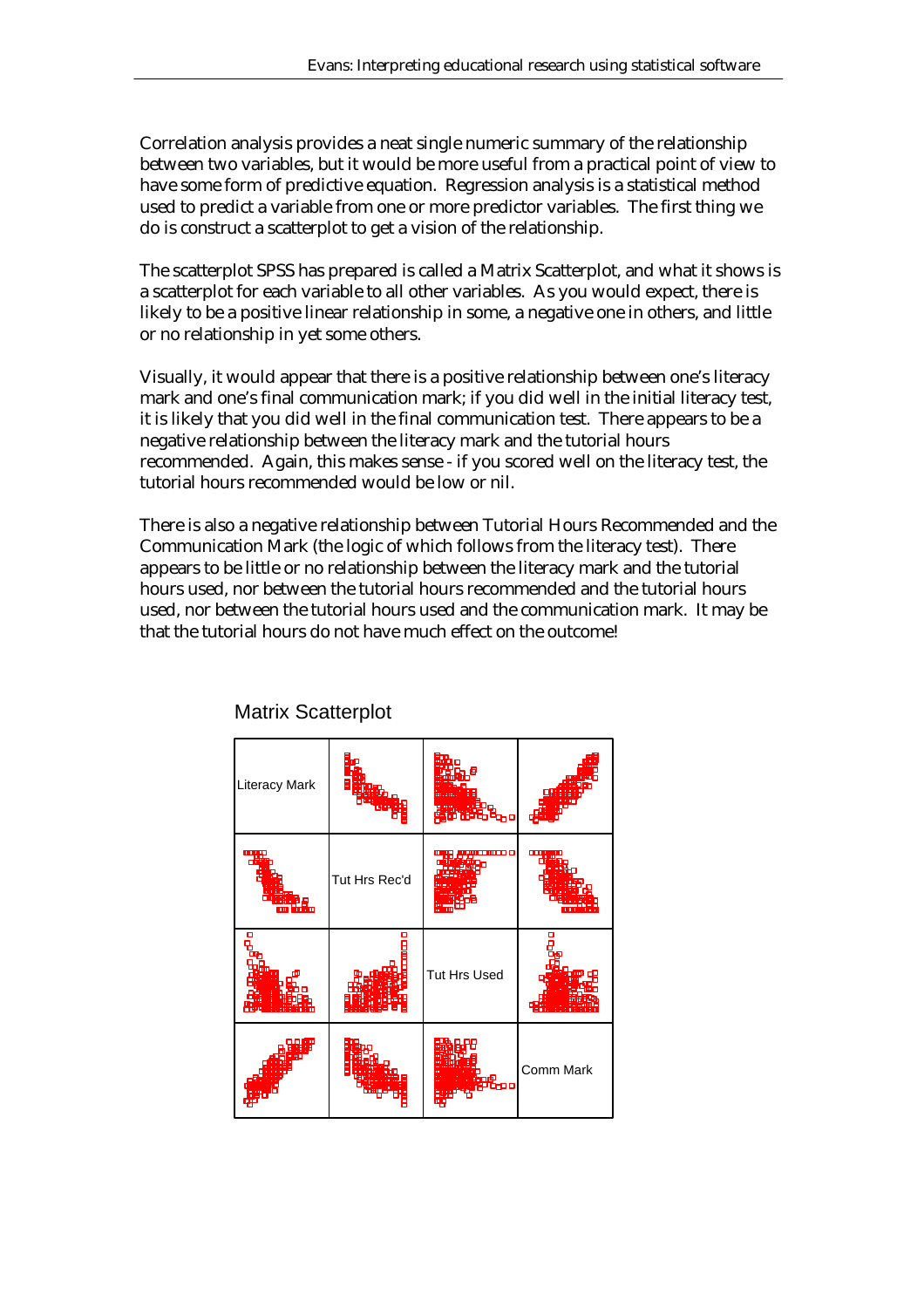Because we have already discovered through correlation that the variables were related, we have bypassed simple regression for multiple regression, where we will construct a predictive model to estimate the communication mark to be expected if there are certain values given to the literacy mark, the tutorial hours recommended, and those used.

The important number in the model summary is the R Square. The R Square measure of .911 indicates that these three predictor variables account for about 91.1% of the variation in the final communications mark. In real life, it is not likely that you get this close!

#### **Model Summaryb**

| Model |                     | R Square | Adjusted<br>R Square | Std. Error of<br>the Estimate |
|-------|---------------------|----------|----------------------|-------------------------------|
|       | .954 <sup>a '</sup> | .911     | 910                  |                               |

a. Predictors: (Constant), TUTUSED Tutorial Hours Used, LITERACY Literacy Exam Mark, TUTREQD Tutorial Hours Recommended

b. Dependent Variable: COMMSC Communications Mark

| Coefficients |
|--------------|
|--------------|

|       |                               | Unstandardise  |                     | Standardised |             | Sig. |
|-------|-------------------------------|----------------|---------------------|--------------|-------------|------|
|       |                               | d Coefficients |                     | Coefficients |             |      |
| Model |                               |                | <b>B</b> Std. Error | <b>Beta</b>  |             |      |
|       | (Constant)                    | 5.152          | 1.289               |              | 3.996       | .000 |
|       | <b>LITERACY Literacy Exam</b> | .885           | .033                |              | .935 26.736 | .000 |
|       | Mark                          |                |                     |              |             |      |
|       | <b>TUTREQD Tutorial Hours</b> | $-.158$        | .036                | $-.163$      | $-4.398$    | .000 |
|       | Recommended                   |                |                     |              |             |      |
|       | <b>TUTUSED Tutorial Hours</b> | .311           | .019                |              | .352 16.778 | .000 |
|       | Used                          |                |                     |              |             |      |

Dependent Variable: Communications Mark

The coefficient table produced by SPSS gives you the Betas you need for your multiple regression model of:  $Y = (\beta 1 * X1) + (\beta 2 * X2) + (\beta 3 * X3) \dots$  What is really important here is that you cannot predict outside of your range of existing values, so you must pick a literacy mark between the lowest and highest recorded (X1), and the same applies for the tutorial hours recommended (X2) and the tutorial hours used (X3).

What is important to note here is that at the end of the day, in these cases, the final communication mark principally depends on the mark achieved in the initial literacy test. If the cases were 'real' (and I acknowledge that they are not, and perhaps for the best), this would give administrators some food for thought about the resources they devote to tutorial support as it relates to educational outcomes.